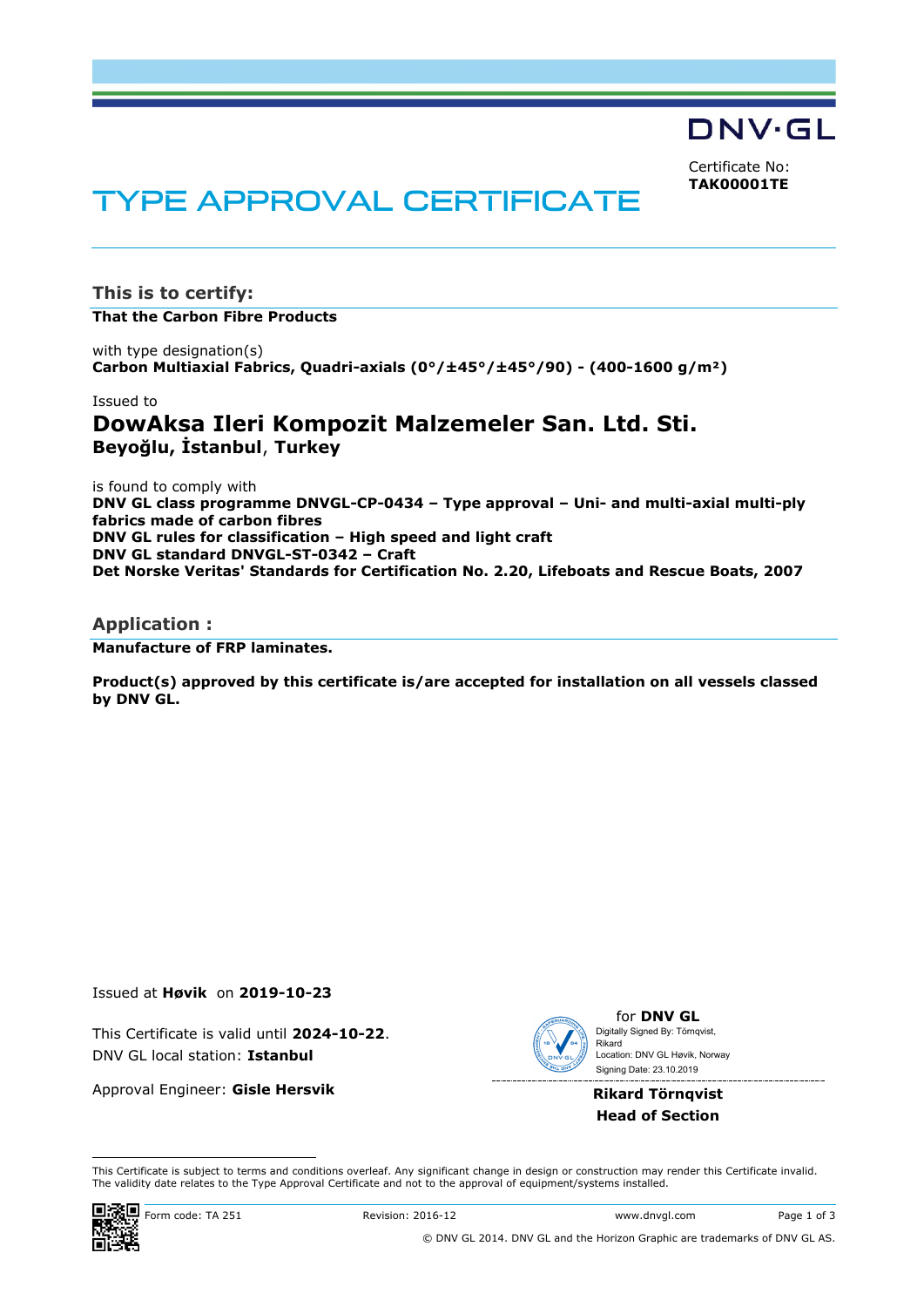Job Id: **262.1-031951-1** Certificate No: **TAK00001TE**

## **Product description**

**Carbon Multiaxial Fabrics, Quadri-axials (0°/±45°/±45°/90) - (400-1600 g/m²)**; Quadri-axial Carbon Fibre fabrics.

- Fibre material: 24K
- M-0/90/45/45-XXXX, where 'XXXX' is the areal weight in  $g/m^2$ .

The following indicative properties have been verified by Type Testing of laminates:

| <b>Property</b>                   | <b>Test Method</b>      | M-0/90/45/45-700                                     |               |      |
|-----------------------------------|-------------------------|------------------------------------------------------|---------------|------|
| Tensile Strength                  | DIN EN ISO 527-4,5      | 612                                                  | MPa           | mean |
| <b>Tensile Modulus</b>            | DIN EN ISO 527-4,5      | 45                                                   | GPa           | mean |
|                                   |                         |                                                      |               |      |
| Compressive Strength              | <b>DIN EN 2850 B</b>    | 399                                                  | MPa           | mean |
| Compressive Modulus               | <b>DIN EN 2850 B</b>    | 42                                                   | GPa           | mean |
|                                   |                         |                                                      |               |      |
| Flexural Strength                 | <b>DIN EN ISO 14125</b> | 797                                                  | MPa           | mean |
| <b>Flexural Modulus</b>           | <b>DIN EN ISO 14125</b> |                                                      | GPa           | mean |
|                                   |                         |                                                      |               |      |
| Fibre content (FVF)               | <b>DIN EN 2559</b>      | 47.7                                                 | $\frac{0}{0}$ | mean |
| Resin/Hardener                    |                         | DURATEK 1200. DTE 1200 resin + DTS 1151 hardener.    |               |      |
| Curing Procedure for Type Testing |                         | 24 hours at ambient temperature and 8 hours at 100°C |               |      |

*FVF: Fibre Volum Fraction*

*Legends*:  $mean$  = Mean of Type Test results

## **Application/Limitation**

Manufacture of FRP components for applications including marine vessels - and rotor blades within wind energy (ref. DNVGL-ST-0376).

The fabric complies with the applicable requirements of DNV GL and is compatible to the laminating resin.

Any significant changes in design and / or quality of the material will render the approval invalid.

## **Type Approval documentation**

- 1. Assessment Report from DNV GL Istanbul of 2091-09-10.
- 2. DowAksa Test Report No. 2019-88 "DNV GL Type Approval Certification".
- 3. TDS for Aksaca™ 24K A-42 (D012).
- 4. TDS for DURATEK 1200 Series (DNV GL SoA WP 1620031 HH).
- 5. DowAksa Test Programme and "DNVGL TİP ONAY SERTİFİKASYONU".
- 6. "Declaration & Confirmation of Asbestos-Free Products" from DowAksa of 2019-09-12.
- 7. Application for Type Approval of 2019-07-12.

## **Tests carried out**

Type Testing carried out in accordance with **Type Approval documentation**.

## **Marking of product**

Product shall be marked with *manufacturer's name;* **DowAksa Ileri Kompozit Malzemeler San. Ltd. Sti., Turkey** and *type designation*.